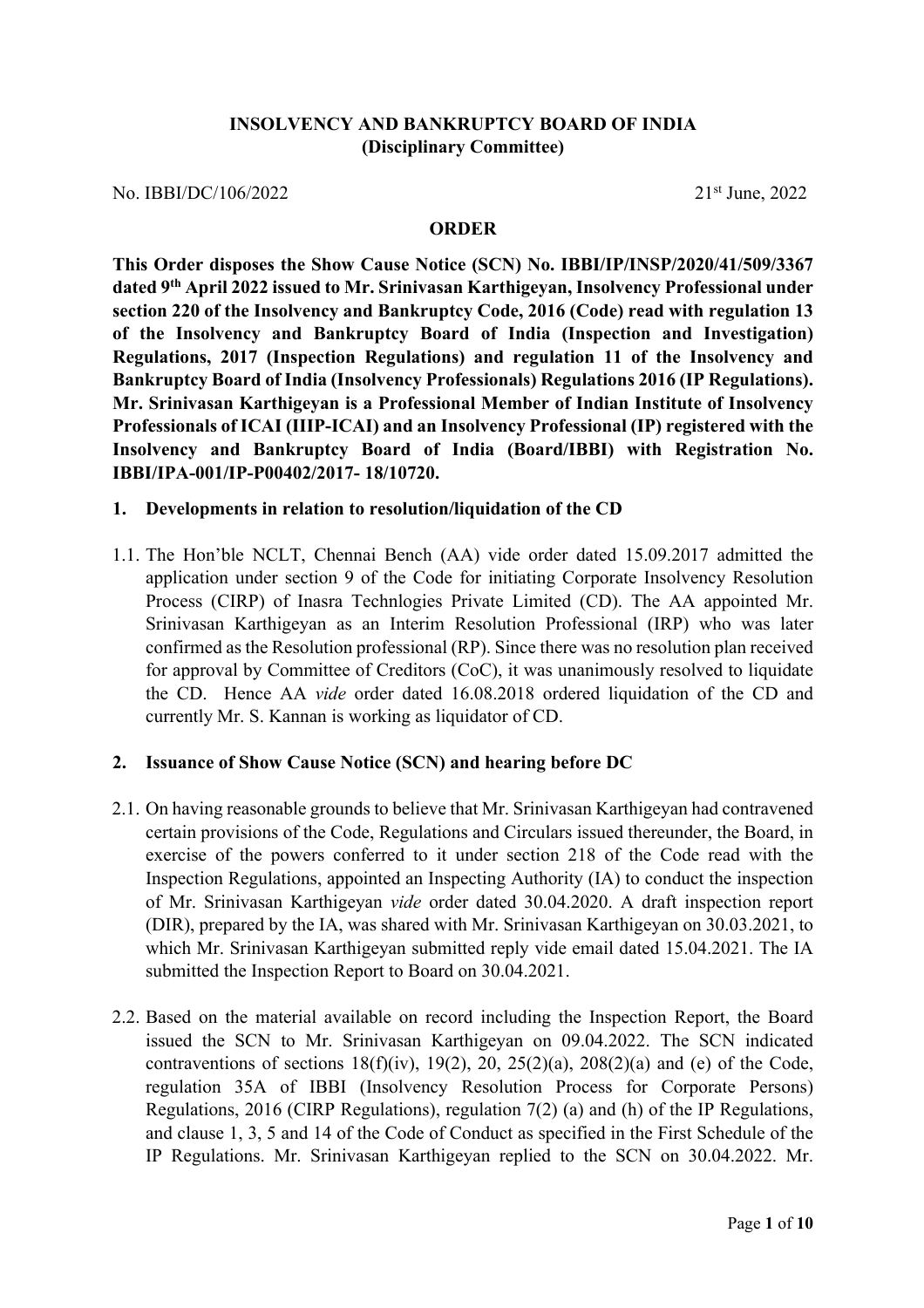Karthigeyan submitted written arguments on 14.06.2022 and further written submissions on interpretation of status quo on 20.06.2022.

2.3. The Board referred the SCN, written and oral submissions of Mr. Srinivasan Karthigeyan, and other material available on record to the Disciplinary Committee (DC) for disposal of the SCN in accordance with the Code and Regulations made thereunder. Mr. Srinivasan Karthigeyan availed an opportunity of personal hearing before DC on 14.06.2022 physically wherein he was accompanied by advocate Mr. Rishabh Tripathi.

### **3. Alleged contraventions and submissions of the IP**

Contraventions alleged in the SCN and Mr. Srinivasan Karthigeyan's submissions thereof are summarized below:

### **Contravention – I**

### 3.1. **Failure to take control and custody of assets and maintaining CD as a going concern**

- 3.1.1 Information pertaining to CD was available on cloud storage providers namely Amazon Web Services (AWS) and Google suites. The AA in its order dated 04.11.2019 termed the services of AWS as essential under section 14 of Code. However, Mr. Karthigeyan failed to take control and custody of CD's accounts on AWS and Google suites after the initiation of CIRP. As per his communication dated 12.04.2020 to the Board, Mr. Yogendra Vasupal, ex-CEO of the CD, was in control of said accounts as super administrator and made payments for their subscriptions.
- 3.1.2 It is observed from his communication dated 12.04.2020 to the Board that CD's account on AWS was terminated and the data stored therein was erased due to non-payment of subscription by the suspended director. By not maintaining the continuation of essential services of the CD, Mr. Karthigeyan failed to maintain CD as going concern. He also failed to inform AA and seek suitable directions regarding the same.
- 3.1.3 Further, it is noted from his communication dated 12.04.2020 that cash worth Rs. 4.17 lakhs was lying with Mr. Yogendra Vasupal. This amount ought to have been brought under the custody and control of the affairs of the CD.
- 3.1.4 In view of the above, the Board is of the *prima facie* view that Mr. Karthigeyan *inter alia* violated sections  $18(f)(iv)$ , 20, 25(2)(a), 208(2)(a), 208(2)(e) of Code read with regulations 7(2)(a), 7(2)(h) of IBBI (Insolvency Professionals) Regulations, 2016 (IP Regulations) and clause 14 of Code of Conduct.

### 3.2. **Submissions made by the IP**

3.2.1 Mr. Karthigeyan submitted that the CEO of the organisation was operating as the administrator of the AWS prior to initiation of CIRP. These services needed specialised knowledge to operate it. The first requirement for payment of GSuite was received on 26.09.2017. Since Mr. Yogendra was the super administrator and his card has been registered as the payment method, approval of Mr. Karthigeyan was required for the payment and approval for payment was given on 29.09.2017 and 04.10.2017. Based on this approval, payment was made on 05.10.2017. The first request for payment for AWS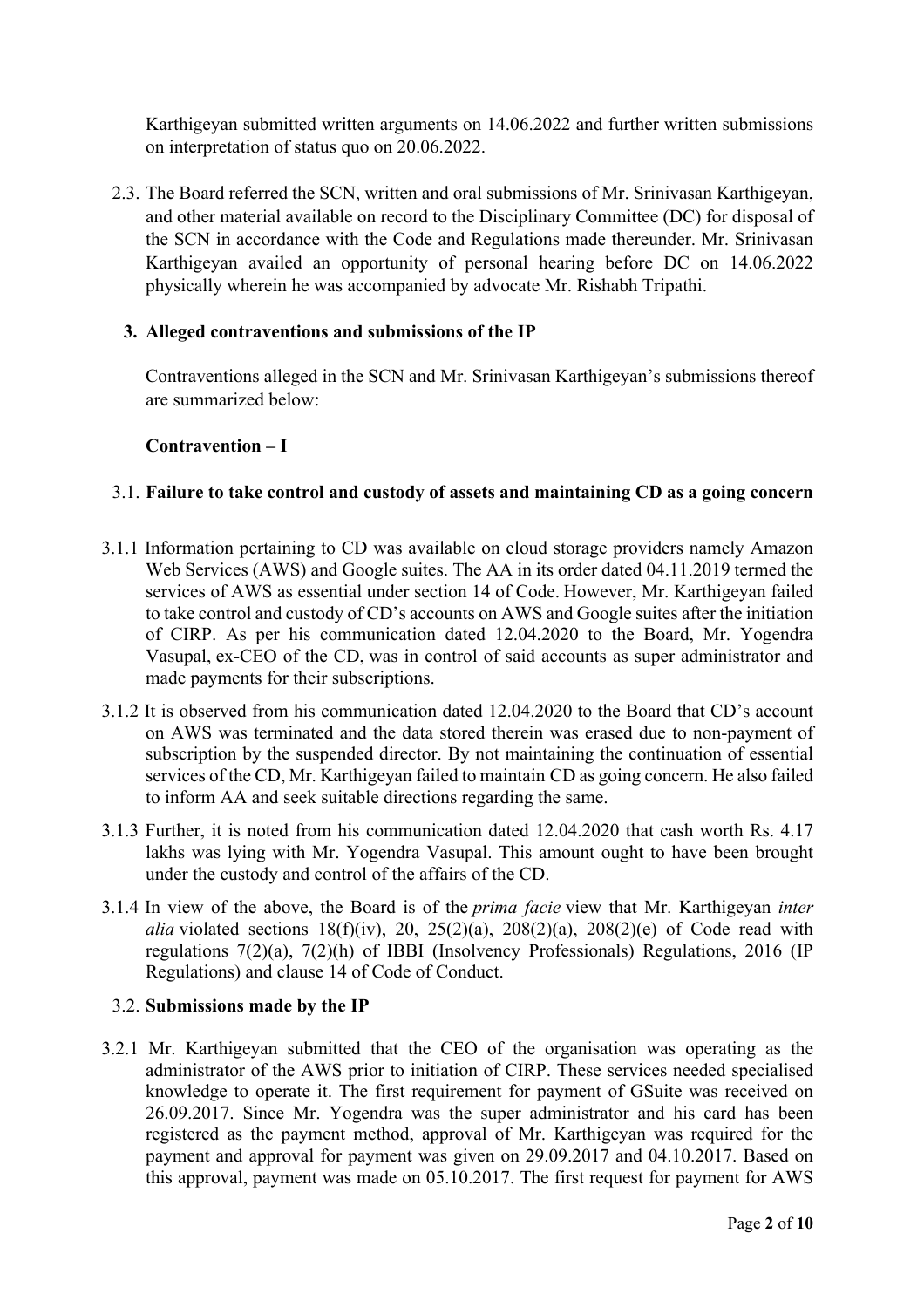was communicated on 28.10.2017 and approval was given by Mr. Karthigeyan and CoC on 30.10.2017. For AWS as well, Mr. Yogendra was the super administrator, and his card was registered as the payment method. On 01.11.2017, Mr. Yogendra confirmed that Rs. 4.17 lakh cash belonging to CD is available with him. Mr. Yogendra was supposed to make the payments to AWS similar to Gsuite, but he has not made the payments during the status quo period.

- 3.2.2 On 11.11.2017, the CD communicated the RP about the status quo order from Hon'ble Supreme Court which became effective from 10.11.2017. At this stage CD also informed about availability of intangible assets. On 12.11.2017, the CoC once again approved payment to be made for AWS. On 13.11.2017, he revealed that AWS contains the software codes. After this, Mr. Karthigeyan asked CD to take backup of the codes. The status quo was lifted on 21.03.2018 by dismissal of main case. Meanwhile the CIRP period of 180 days expired therefore Mr. Karthigeyan had to make an application to AA to ask for extension. On 20.04.2018, the AA allowed to restore the days lost for the period during which order of status quo passed by Hon'ble Supreme Court was in force.
- 3.2.3 Once the status quo was lifted, the CD communicated the non-payment of Gsuite for 3 months on 27.03.2018. Once AA allowed the extension of CIRP, Mr Karthigeyan had arranged to make the pending payments by applying for new debit card. On 17.05.2018, CD communicated that services for AWS was not paid for 7 months. Upon this, Mr. Karthigeyan had closed the FDs to make payment of Rs. 3.5 lakhs to Amazon and the payments happened on 26.05.2018. After making the payment, the CD communicated on 29.05.2018 about the fact that the account was suspended on 15.11.2017 and the account was terminated on 14.01.2018. Both the suspension and termination happened during the status quo period. The SCN has correctly observed that Mr. Yogendra has failed to pay for the services. The payment failure has happened during the status quo period. Since the data deletion has happened during the status quo period, Mr. Karthigeyan have not sought suitable direction from AA regarding the same or take any steps.
- 3.2.4 In M/s. Subasri Realty Private Limited Vs. Mr. N. Subramanian & Anr. (22.02.2018), it is clarified by Hon'ble NCLAT that, *"after appointment of the Resolution Professional and declaration of moratorium, the Board of Director stands suspended, but that does not amount to suspension of Managing Director or any of the Director or officer or employee of the Corporate Debtor. To ensure that the Corporate Debtor remains on going concern, all the Director/ employees are required to function and to assist the Resolution Professional who manages the affairs of the Corporate Debtor during the period of moratorium."*
- 3.2.5 As per section 20(2)(d) of the code, IRP has the authority to *"issue instructions to the personnel of the CD as may be necessary for keeping the corporate as the going concern"*. Section 20(d) of the Code allows IRP/RP to delegate certain responsibilities to the personnel of the CD. And section 20(2)(e) of the Code provides *"take all necessary action to keep CD as a going concern."* Handling of AWS and G Suite is quite technical in nature, which the CEO was handling before the CIRP. This is also noted in the order issued by AA. Therefore, allowing the administrator role of AWS/G Suite to be played by Yogendra cannot be construed as lapse in the role of RP as it was done in good faith by allowing the personnel of the CD who was the super administrator of the account which requires special knowledge in such technical field. Such action done on good faith is protected by Section 233 of the IBC.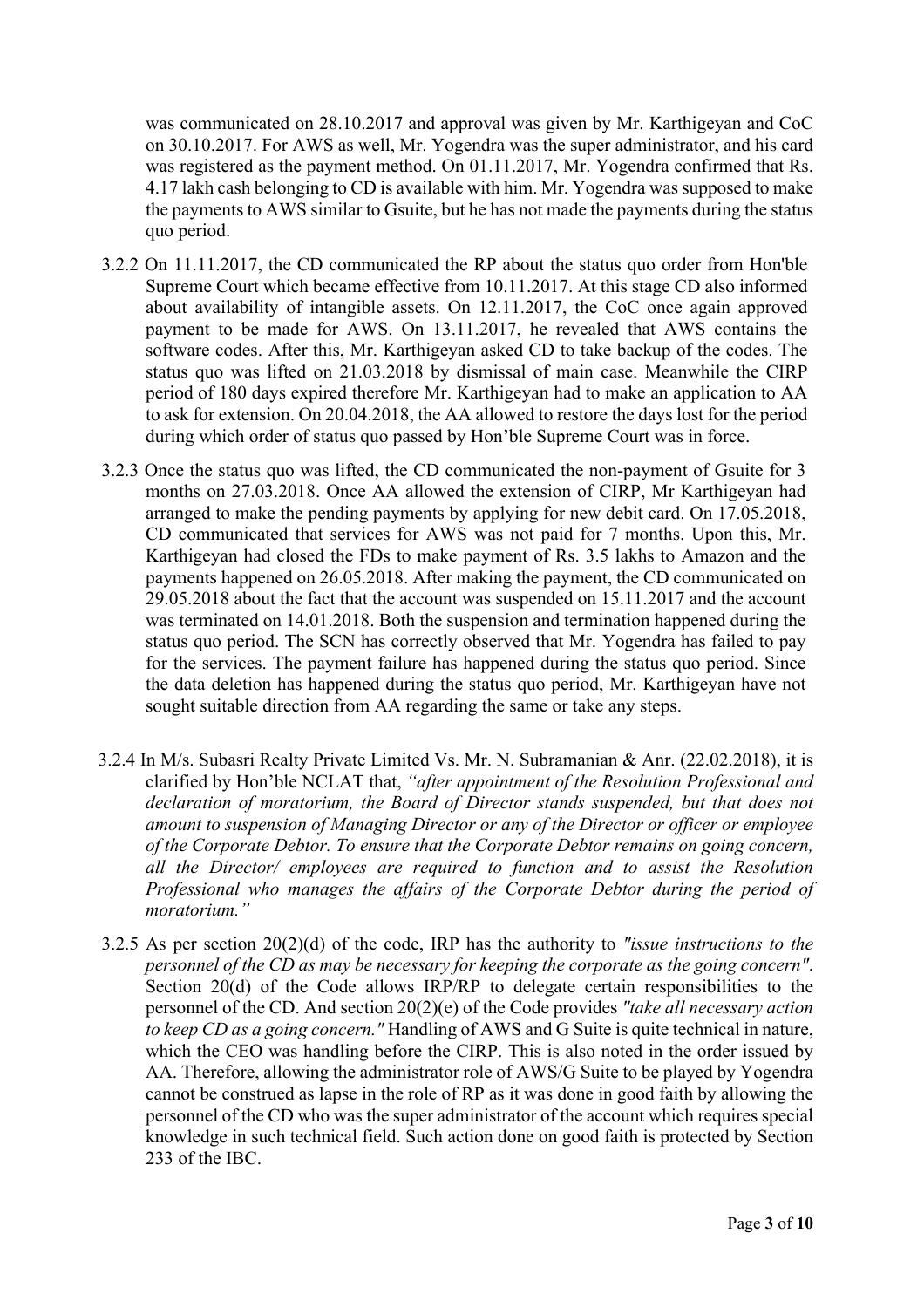- 3.2.6 As per section 14(2A) of the code, where the interim resolution professional or resolution professional, as the case may be, considers the supply of goods or services critical to protect and preserve the value of the corporate debtor and manage the operations of such corporate debtor as a going concern, then the supply of such goods or services shall not be terminated, suspended or interrupted during the period of moratorium, except where such corporate debtor has not paid dues arising from such supply during the moratorium period or in such circumstances as may be specified.
- 3.2.7 With respect to going concern, on 18.10.2018 as part of regular reporting to IBBI, Mr. Karthigeyan submitted that he has already mentioned that the CD was not functional as a going concern for 7 months before starting of CIRP. The business operations were closed and this is recorded as part of the blog post of the CD, wherein, it is mentioned that all the assets have been sold and all the employees were let go. Thus, the availability or deletion of data did not impact the going concern status of the CD, the CD had already wound up the business operations, 11 months prior to deletion of data.
- 3.2.8 Mr. Karthigeyan submitted that the fact that he has given approval for payment of the charges to AWS before the status quo order and the CEO and the suspended director, who were running the affairs of the company during the status quo period, failed to pay due to which the AWS has suspended the account on 15.11.2017 and deleted the account on 15.01.2018, both of which during the status quo period. This is the fact that has been suppressed by the CD while submitting to AA in the final hearing.
- 3.2.9 With regards to Hon'ble AA's observation in the final order, he submitted that the bench was reconstituted for the last two hearing, where he couldn't present himself. During the last hearing, the CD has suppressed the very important fact that the suspension and deletion of data has happened during this period. Since this important fact was suppressed, the AA has passed the said order without considering this fact. Since the court ordered for IBBI to make an inquiry on this, he did not make an appeal in the NCLAT.
- 3.2.10 Mr. Karthigeyan further submitted that Mr. Yogendra filed an appeal in both NCLAT and in Supreme court, both of which were rejected by the respective authority. While hearing in NCLAT, Mr. Karthigeyan placed his request that the aforesaid important fact that was not considered. The Hon'ble NCLAT informed that since he has not filed appeal, they cannot pass an order to this effect however they advised that since IBBI has already been asked to investigate, he should present these facts to the Board. Further, in the order that NCLAT has observed as follows:

*"4. The learned Counsel for IRP/RP is having grievance regarding observations of dereliction of duties against IRP/RP and that I.B.B.I has been directed to take note. There is no appeal by IRP/RP and whatever IRP/RP wants to state he may place it before I.B.B.I for it to consider"*

3.2.11 Mr. Karthigeyan submitted that the accounts for the year ending 31.03.2017 was given on 04.10.2017 and the accounts for the period 01.04.2017 to 07.09.2017 were handed over on 20.10.2017. On 01.11.2017, he asked for the clarification on the cash of 4.17 lakhs, where Mr. Yogendra confirmed that he is in possession of cash and will deposit them at the earliest. On 10.11.2017, the Supreme Court had issued status quo order which came to an end only on 20.03.3018. On 27.03.2018, the CEO said he will coordinate with the auditor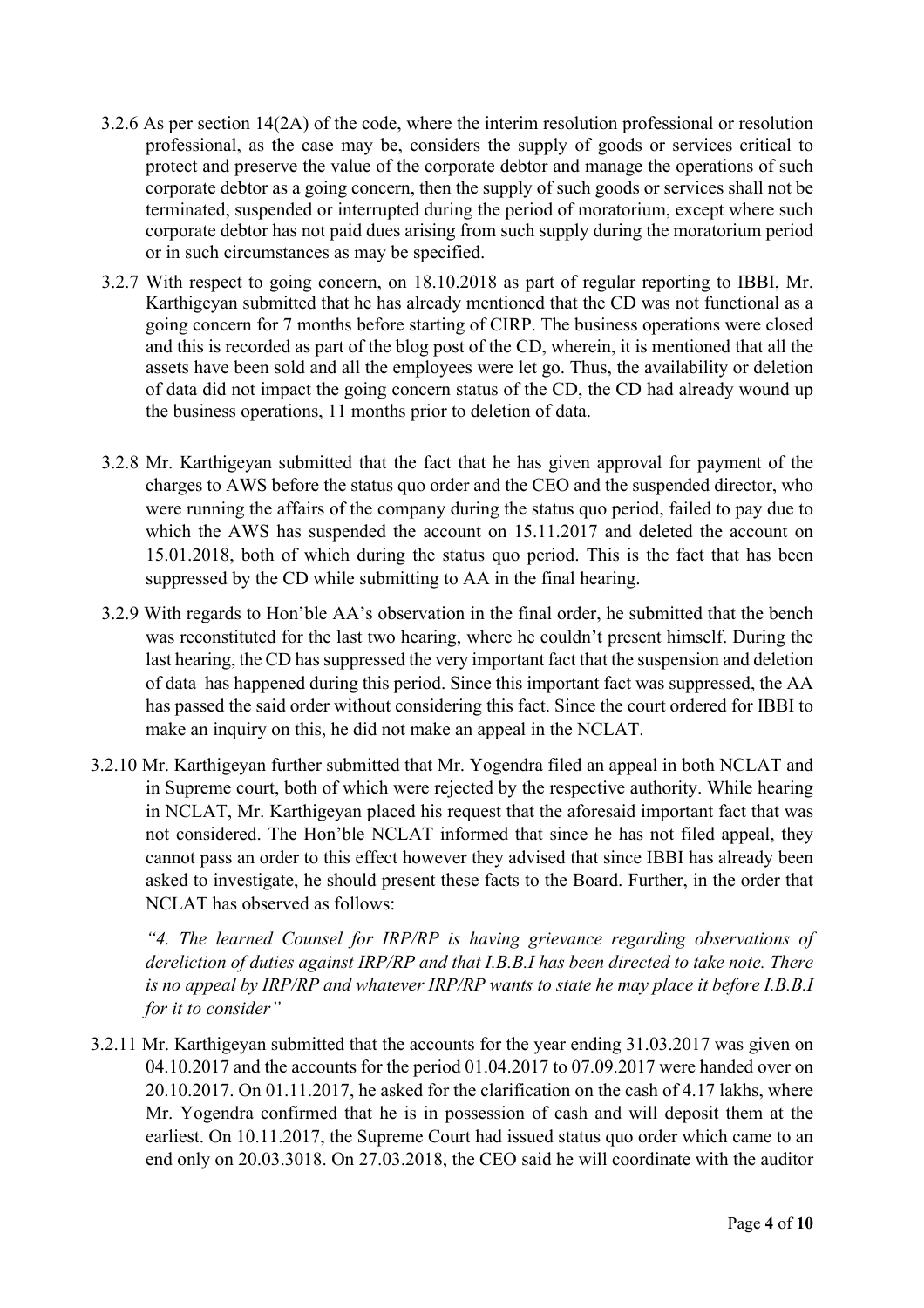and will handover the cash once the audit is completed. The auditor could not complete the audit before the end of CIRP and CD went into liquidation.

3.2.12 Mr. Karthigeyan submitted that the above acts were done in good faith as the CEO is also personnel of CD who is required to meet the expenses of G Suit and AWS.

## 3.3. **Summary Findings**

3.3.1 The DC observes that in light of status quo order, by implication, meant to keep affairs of CD as is where is basis. Therefore, Mr. Karthigeyan was required to keep the AWS and G Suite accounts running as essential services. Section 14 of the Code read with regulation 32 of the CIRP Regulations implies that essential services to the CD include information technology services. The same are provided as below:

*"14. Moratorium. –*

*(2) The supply of essential goods or services to the corporate debtor as may be specified shall not be terminated or suspended or interrupted during moratorium period."*

*"32. Essential supplies. The essential goods and services referred to in section 14(2) shall mean-*

*(1) electricity;* 

*(2) water;* 

*(3) telecommunication services; and* 

*(4) information technology services,* 

*to the extent these are not a direct input to the output produced or supplied by the corporate debtor."*

- 3.3.2 The DC observes that during the status quo period, Mr. Karthigeyan did not track the accounts which were essential for CD and one of them was suspended leading to loosing of data. The status quo cannot be construed as CIRP has been halted or Mr. Karthigeyan will not continue as RP. Under section 20(2)(d) and (e) as quoted by Mr. Karthigeyan, he was required to issue instructions to personal of CD and take all necessary action to keep the CD running as intended by status quo order. Further section 14(2A) refers to CD in CIRP under control of RP. Further, Mr. Karthigeyan submitted that after AA allowed extension of CIRP, he made pending payments by applying new debit card. The same could have been done earlier and the control of AWS and G Suites account should have been taken which might have saved data from being lost.
- 3.3.3 The DC notes that submission of Mr. Karthigeyan that Mr. Yogendra confirmed that he is in possession of cash Rs. 4.17 and will deposit them at the earliest. On asking the amount to be deposited, he said will coordinate with the auditor and will handover the cash once the audit is completed. The link between handover of cash by Mr. Yogendra and conduct of audit is cannot be comprehended. Considering the lax attitude of Mr. Karthigeyan in taking custody and control of assets of CD, DC finds that Mr. Karthigeyan has *inter alia* violated sections  $18(f)(iv)$ , 20,  $25(2)(a)$ ,  $208(2)(a)$ ,  $208(2)(e)$  of Code read with regulations 7(2)(a), 7(2)(h) of IP Regulations and clause 14 of Code of Conduct.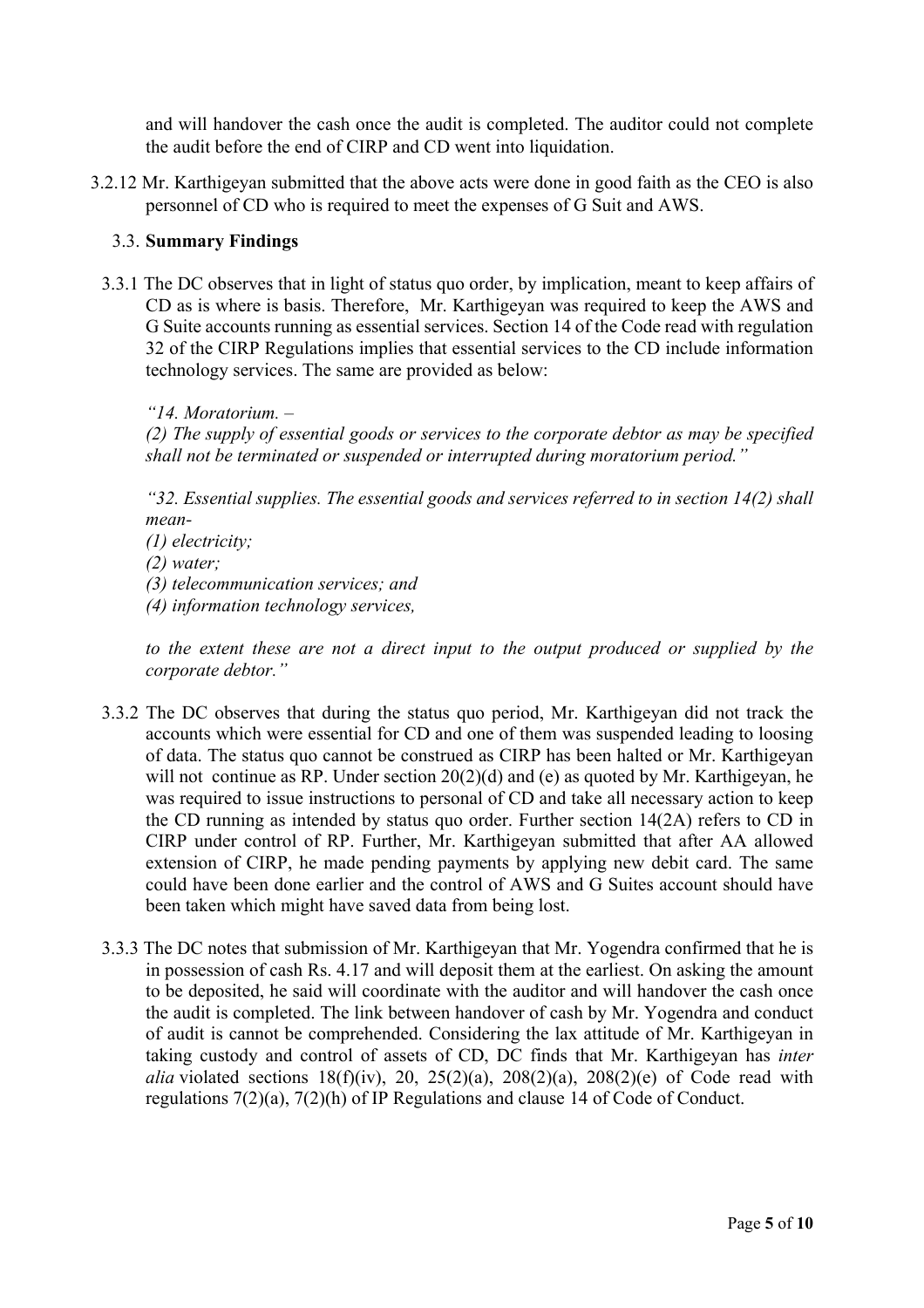# **Contravention-II**

## 3.4. **Non-filing of Section 19 application despite non-cooperation from suspended management**

3.4.1 Mr. Karthigeyan in his communication dated 12.04.2020, stated that he faced noncooperation from CD's CEO- Mr. Yogendra Vasupal, and CFO- Mr. Sachit Singh in providing information. He stated that due to the non-cooperation, audit of CD's accounts for FY 2017-18 could not be completed in timely manner. Further, he also stated that CD's cash worth Rs. 4.17 lakhs was lying with Mr. Yogendra Vasupal and not deposited to CD's account. Despite the said instances of non-cooperation, he did not file application before the AA under section 19(2) of the Code to seek suitable directions. In view of the above, the Board is of the *prima facie* view that Mr. Karthigeyan *inter alia* violated section 19(2),  $208(2)(a)$ ,  $208(2)(e)$  of Code read with regulations  $7(2)(a)$ ,  $7(2)(h)$  of IP Regulations and clause 14 of Code of Conduct.

### 3.5. **Submissions made by the IP**

3.5.1 Mr. Karthigeyan submitted that section 19(2) of the code specifies "the interim resolution professional may make an application to the AA for necessary direction" Since the section mentioned as 'may' and not 'shall', it is not a deviation under section 19(2).

### 3.6. **Summary Findings**

3.6.1 With respect to non-filing of application under section 19(2) of the Code, DC notes the submission of Mr. Karthigeyan that there were intangible assets in AWS which contained software codes. He asked CD to take backup of the codes. But the said intangible assets were not provided to him. Similarly Rs. 4.17 lakh lying in possession of Mr. Yogendra was not handed over to Mr. Karthigeyan. Even after above transgressions, Mr. Karthigeyan did not file any application under section 19(2) of the Code before AA. With regards to submission of Mr. Karthigeyan that the section mentions 'may not 'shall', the provision provides for discretion in hands of RP considering the situation of CD and such discretion is to be used for the benefit of CD. Considering the factual circumstances, DC finds that Mr. Karthigeyan did not take required steps for seeking cooperation from promoters of CD, hence he has *inter alia* violated section 19(2), 208(2)(a), 208(2)(e) of Code read with regulations 7(2)(a), 7(2)(h) of IP Regulations and clause 14 of Code of Conduct

### **Contravention-III**

### 3.7. **Non-filing of PUFE application and deliberation with CoC**

- 3.7.1 The Code and CIRP Regulations entrusts duty upon an insolvency professional to form opinion on PUFE transactions and file application for AA for suitable directions. The minutes of  $2<sup>nd</sup> CoC$  meeting note that Mr. Karthigeyan highlighted many transactions which were not clear in purpose, seemed to be adjustment entries without proper clarification and could probably be preferential transactions or undervalued transactions or deliberately entered to defraud the accounts.
- 3.7.2 The minutes of  $2<sup>nd</sup>$  and  $3<sup>rd</sup>$  CoC meeting also record that Mr. Karthigeyan held discussions with CoC regarding conduct of forensic audit, sought their approval for same and CoC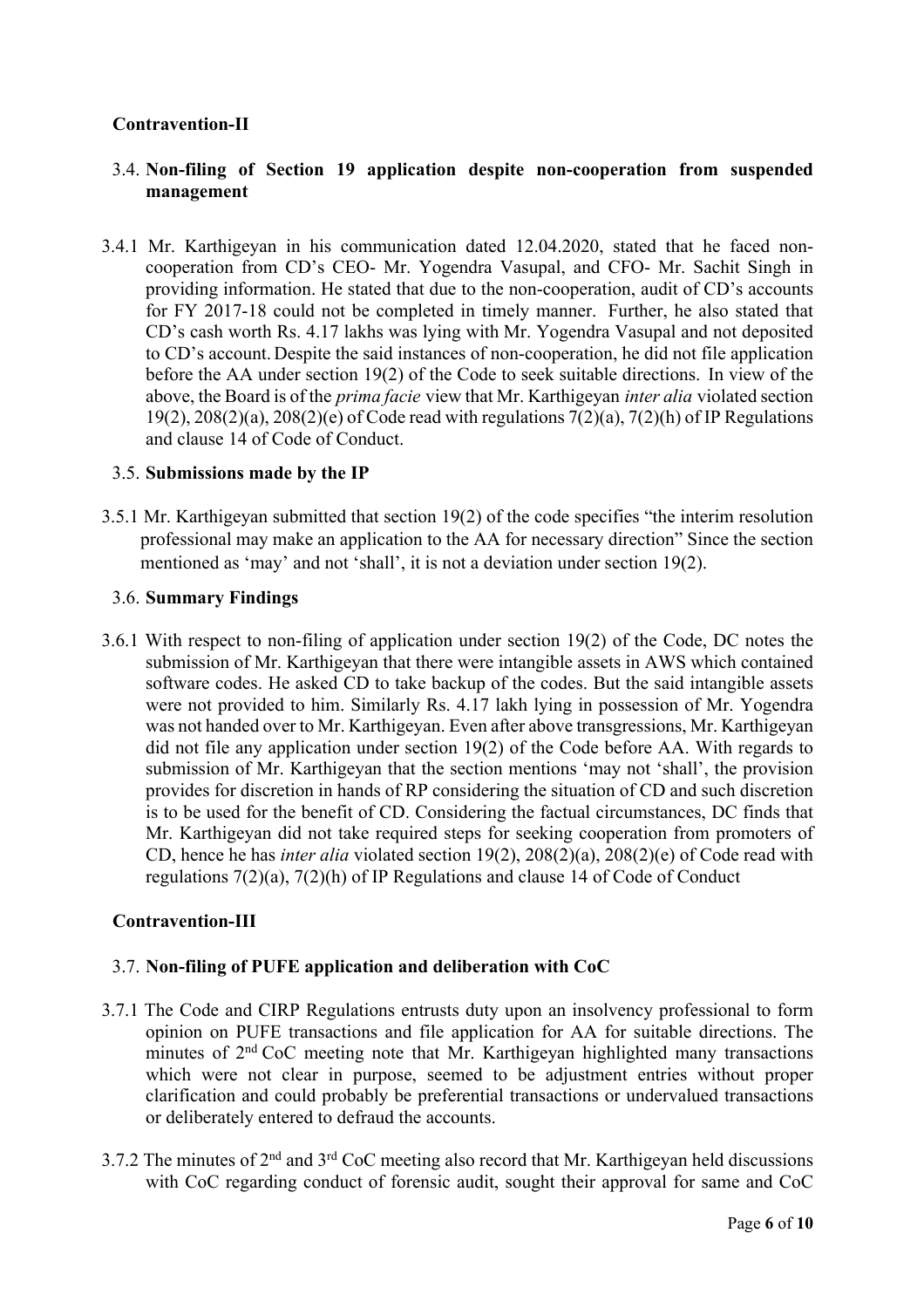denied conducting forensic audit to avoid costs. However, in his response dated 14.04.2021 to DIR, Mr. Karthigeyan stated that no opinion was formed on the transactions. Thus, Mr. Karthigeyan did not form opinion on PUFE applications despite being apprehensive of certain transactions as is evident from deliberation in various CoC meetings. In view of the above, the Board is of the *prima facie* view that Mr. Karthigeyan *inter alia* violated section 208(2)(a), 208(2)(e) of Code read with Regulation 35A of CIRP Regulations, regulations 7(2)(a), 7(2)(h) of IP Regulations and clause 3, 5 and 14 of Code of Conduct.

## 3.8. **Submissions made by the IP**

- 3.8.1 Mr. Kartigeyan submitted that that as the statutory audit was under process and the auditor was having all the documents, there was lack of data with him to form an opinion. Since, status quo order was prevailing he was unable to form an opinion and deliberated with CoC for their approval to conduct Forensic Audit, so that the Forensic Auditor could possibly discover if there were any issues. The CoC has not approved the Forensic Audit.
- 3.8.2 Mr. Karthigeyan submitted that regulation 35A of CIRP Regulations was notified on 03.07.2018, and section 1(2) of the said notification said that "They shall come into force on the date of their publication in the Official Gazette and shall apply to corporate insolvency resolution processes commencing on or after the said date." According to regulation 35A of CIRP Regulations which got substituted on 03.07.2018, and came into force on 04.07.2018, it mandated the RP to form an opinion on PUFE transactions. Since the current case is initiated on 15.09.2017 and clearly this section is not applicable in this case, hence there is no violation of regulation 35A. He submitted that he has made observations about some transaction appears to be questionable in nature and may also fall under PUFE category and requested CoC to enable for forensic audit, which was denied by them. He submitted that he was unable to form an opinion as relevant data is not available.

### 3.9 **Summary Findings**

3.9.1 The DC notes the submission of Mr. Karthigeyan that regulation 35A of CIRP Regulations shall come into force on the date of its publication in the Official Gazette ie. 04.07.2018 and shall apply to corporate insolvency resolution processes commencing on or after the said date. However, it does not absolve Mr. Karthigeyan from forming opinion on the transactions as section 43 and 45 of the provides for forming opinion on preferential and undervalued transactions. The relevant provisions are reproduced as below:

*43. Preferential transactions and relevant time. - (1) Where the liquidator or the resolution professional, as the case may be, is of the opinion that the corporate debtor has at a relevant time given a preference in such transactions and in such manner as laid down in sub-section (2) to any persons as referred to in sub-section (4), he shall apply to the Adjudicating Authority for avoidance of preferential transactions and for, one or more of the orders referred to in section 44.*

*45. Avoidance of undervalued transactions. - (1) If the liquidator or the resolution professional, as the case may be, on an examination of the transactions of the corporate debtor referred to in sub-section (2) determines that certain transactions were made during the relevant period under section 46, which were undervalued, he shall make an*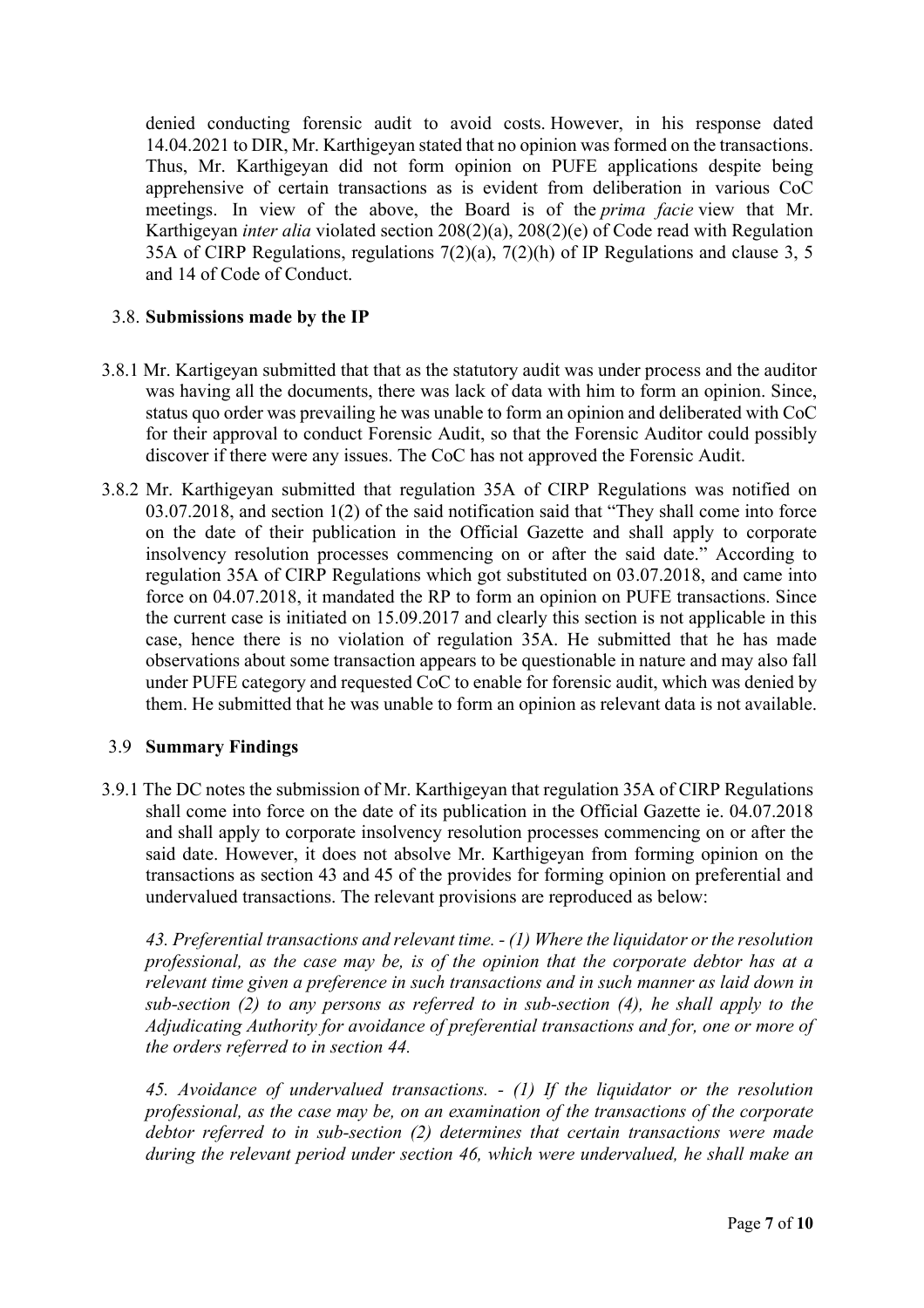*application to the Adjudicating Authority to declare such transactions as void and reverse the effect of such transaction in accordance with this Chapter.*

3.9.2 Mr. Karthigeyan states that he only had doubt and has not formed opinion on the transactions and such opinion is pre-requisite for section 43. The submission of Mr. Karthigeyan is against the objective of the Code and he did not make effort to retrieve required information or data from auditor to form an opinion regarding avoidance transactions, hence the DC finds him in contravention of section 208(2)(a), 208(2)(e) of Code, regulations 7(2)(a), 7(2)(h) of IP Regulations and clause 3, 5 and 14 of Code of Conduct.

#### **Contravention-IV**

#### 3.10 **Non-submission of Data and Information**

3.10.1 Handover of data and information is one of the main requisites of timely and smooth completion of the processes under the Code. However, AA order dated 04.11.2019 passed in MA 172/2019 in CP No. 559/IB/CB/2017 states that Mr. Karthigeyan failed to provide data and information, particularly in relation to financial statements to the Liquidator of CD, Mr. S. Kannan appointed on 26.09.2018. This shows that Mr. Karthigeyan did not hand over data and information to the Liquidator in timely manner. In view of the above, the Board is of the *prima facie* view that Mr. Karthigeyan *inter alia* violated sections  $208(2)(a)$ ,  $208(2)(e)$  of Code read with regulation  $7(2)(a)$ ,  $7(2)(h)$  of IP Regulation and clauses 1 and 14 of Code of Conduct.

#### 3.11 **Submissions made by the IP**

3.11.1 Mr. Karthigeyan submitted that the prayer made by liquidator is to "*direct the 1st respondent to hand over the entire documents and other material which is in possession of the corporate debtor during the process of CIRP".* Towards this prayer, Mr. Karthigeyan had submitted his counter providing proof to AA, that he had handed over all the documents in physical copy to the liquidator on 13.10.2018 by meeting him in person at his office and requested for acknowledgement for the same on 23.10.2018 and 06.12.2018. However, the liquidator did not provide any acknowledgement. He further asked for soft copy of the documents, which he had provided to him on 08.12.2018. On 12.12.2018, he has acknowledged receipt of information. These above facts were explained to AA when inquired in the court hall, as this was also mentioned in his counter, which the Hon'ble NCLT considered and asked him to submit an affidavit with list of documents that he has handed over. The affidavit was submitted in April 2019 and has been recorded in the AA's interim orders which satisfied the prayer. Therefore, read with the liquidator's prayer, there is no failure from his part to provide information to the liquidator. In the final order dated 04.11.2019, AA has not made any observation about failure to handover data and information to the liquidator in timely manner. The AA had directed all respondents to provide all the data and information that liquidator sought for particularly in relation to the financial statements of the year ended 31.03.2017 and 31.03.2018. On 24.11.2019, Mr. Karthigeyan responded to liquidator that he had provided all the information in his possession and that book of accounts and related documents were with auditor for statutory audit. Upon completion of the audit, the auditor has handed over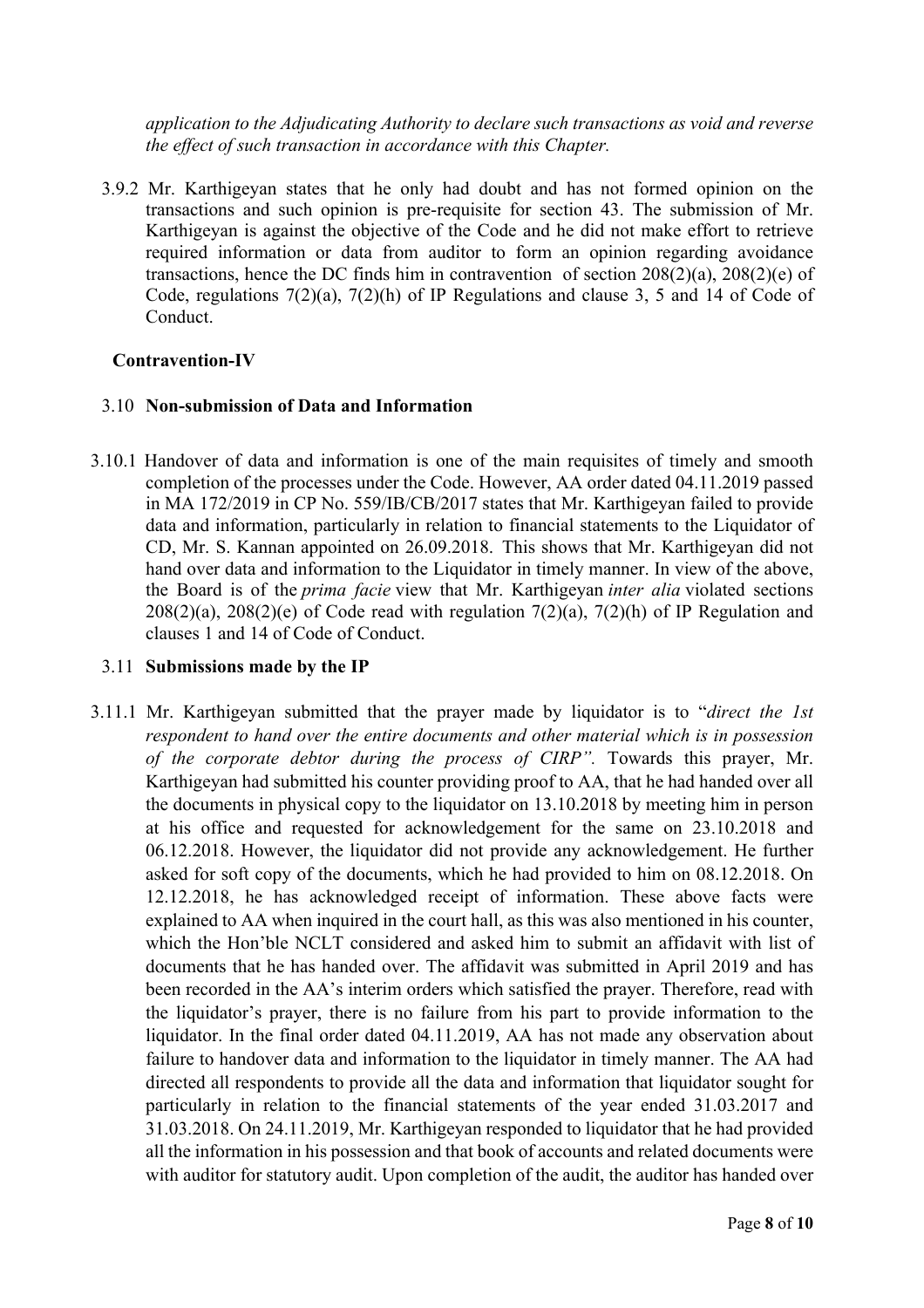all the documents based on which statutory filings were compiled by the liquidator as observed in related case MA/361/2019. The liquidator made an application to AA because of the conflicting statement made by the directors of the CD. This has been observed in the same quoted order. It is further evident during the liquidation period, the auditor and liquidator were in regular correspondence, having access to the said documents.

# 3.12 **Summary Findings**

3.12.1 With respect to the issue of non-submission of data and information by Mr. Karthigeyan to the liquidator, the DC notes the submission of Mr. Karthigeyan that on 12.12.2018, the liquidator has acknowledged receipt of information. However, the submission of Mr. Karthigeyan that in order dated 04.11.2019, AA has not made any observation about failure to handover data and information to the liquidator in timely manner cannot be accepted as the AA therein observed that *"there seems to be dereliction of duty on the part of the Respondent 1 to 4 by not providing the necessary information to the Applicant viz. Liquidator to perform his function effectively...*". Hence DC finds that Mr. Karthigeyan has violated sections 208(2)(a), 208(2)(e) of Code read with regulation 7(2)(a), 7(2)(h) of IP Regulation and clauses 1 and 14 of Code of Conduct.

# **4. Order**

- 4.1. In view of the submission made by Mr. Srinivasan Karthigeyan, and materials available on record, DC notes that Mr. Srinivasan Karthigeyan should have been more careful and vigilant in conducting the CIRP and should have been cautious and prompt in discharging his duties as a IRP/RP of the CD.
- 4.2. The deficiencies as noticed and conceded by Mr. Srinivasan Karthigeyan appear to be minor in nature and largely had no bearing on the outcome of the process. Therefore, DC is inclined to take lenient view and cautions Mr. Srinivasan Karthigeyan to be more careful in future while handling process under the Code.
- 4.3. Though the deficiencies as noticed and conceded by Mr. Srinivasan Karthigeyan to be minor in nature, however, in the context of the independent role of Insolvency Professional as envisaged under the Code and Regulations framed thereunder, such acts of omission have larger ramifications. The scheme of running the CD as a going concern is an onerous responsibility of the Insolvency Professional.
- 4.4. In view of above, the SCN is disposed of with caution to Mr. Srinivasan Karthigeyan for being more careful in future while handling CIRPs. In case, such repetitive instances are noticed in future, the matter will be treated as wilful negligence and action will be taken accordingly.
- 4.5. The Adjudication Division of the IBBI is directed to keep this Order in active record as negative points against him warranting continuous vigil, and follow other cases being handled by him to deter him from making such mistakes.